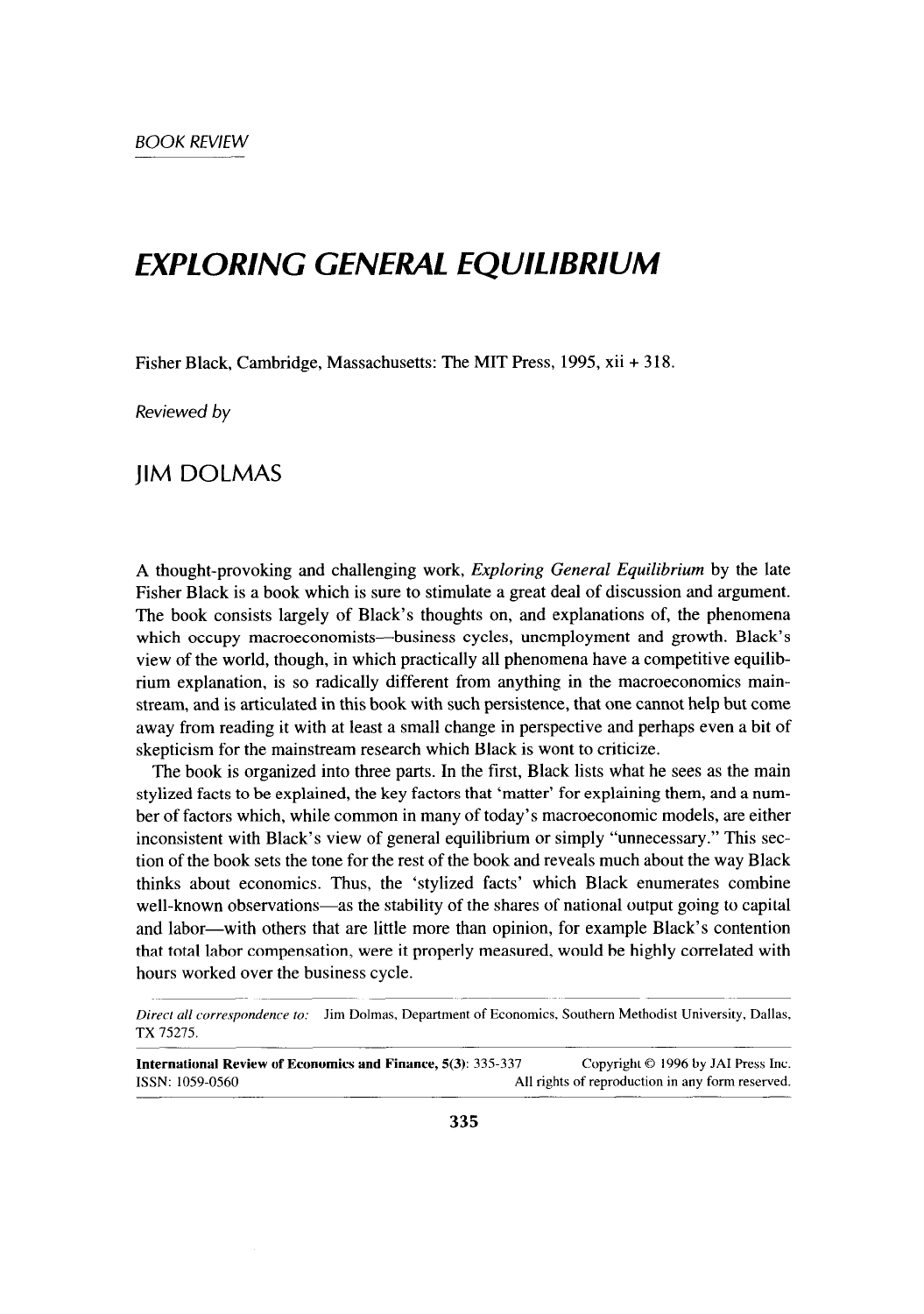Under factors that matter for explaining the stylized facts we find Black emphasizing the role of capital in production-to Black encompasses all the diverse forms which capital, human and physical, tangible and intangible, can take on. According to Black, the only sensible way in which this input can be measured is at market value, where available, and estimated market value otherwise. Changes in the 'size' of the capital stock so measured, over short horizons, will largely be due to changes in the 'unit value' rather than the number of units. These changes in unit value reflect changes in the 'relevance' of the particular capital goods we own, which depends on both tastes and technology.

Hence, to Black there is no meaningful way, using aggregate data, to distinguish between 'taste shocks' and 'technology shocks.' In fact, the main input to the aggregate production function combines elements of both.

In the second part of the book, Black presents a dozen or more thumbnail sketches of models, each designed to explain a particular fact and no more. The exercises in this section, which Black would call "examples" of the general equilibrium framework, rather than "models," are precisely what Black means by the phrase "exploring general equilibrium." Exploring general equilibrium does not mean writing down a large-scale model to encompass a broad array of features of the aggregate economy. It means, rather, constructing specific examples which help us explain particular pieces of economic reality.

It also in the second part that Black develops his central theory of business cycles, which is based on a time-varying match between tastes and technology. A central feature of Black's theory is that capitalist production takes time, often a great deal of time. Investments in all forms of capital, both physical capital and human capital, must be made under conditions of uncertainty about future tastes and technology, with the degree of uncertainty greater the longer is the time to maturity. At any given point in time, when the current state of tastes and technology are made known, we will find that our past investments have led to either better or worse matches between wants and resources along many dimensions. When the match is "good"—in retrospect we find that we have invested in producing the particular things we value most highly-times are good; when the match is bad, the opposite is true.

I think that this is a fascinating theory, though one which, as even Black admits, probably cannot be written down in a tractable form. This is because detail is central to the theorythe vast detail of tastes and technology, all the dimensions along which very specific investments can turn out to be successes or failures. Black's inability to articulate an operational model that one can do something with, in the sense of generating quantitative answers to interesting questions, will be a put-off to many readers. They will probably feel, as I did at times in reading this book, that this is "armchair theorizing." I think that Black would probably agree, with the qualification that this sort of theorizing may be all we can really hope to achieve for the time being. The very assumptions which we make in order to render our models tractable destroy the detail which, in Black's view, is essential to understanding the phenomena we wish to understand.

Finally, the third and longest part of the book contains Black's thoughts on "Issues" and "Readings," the former consisting of nearly every topic of recent macroeconomic discourse, from 'adjustment costs' to 'Tobin's q,' and the latter made up of over two hundred articles, primarily in macroeconomics. Regrettably, Part III has very much a 'scatter-shot' feel to it. The issues and readings are treated in alphabetical order, rather than organized thematically, so that much of the same ground is covered over and over again. In many